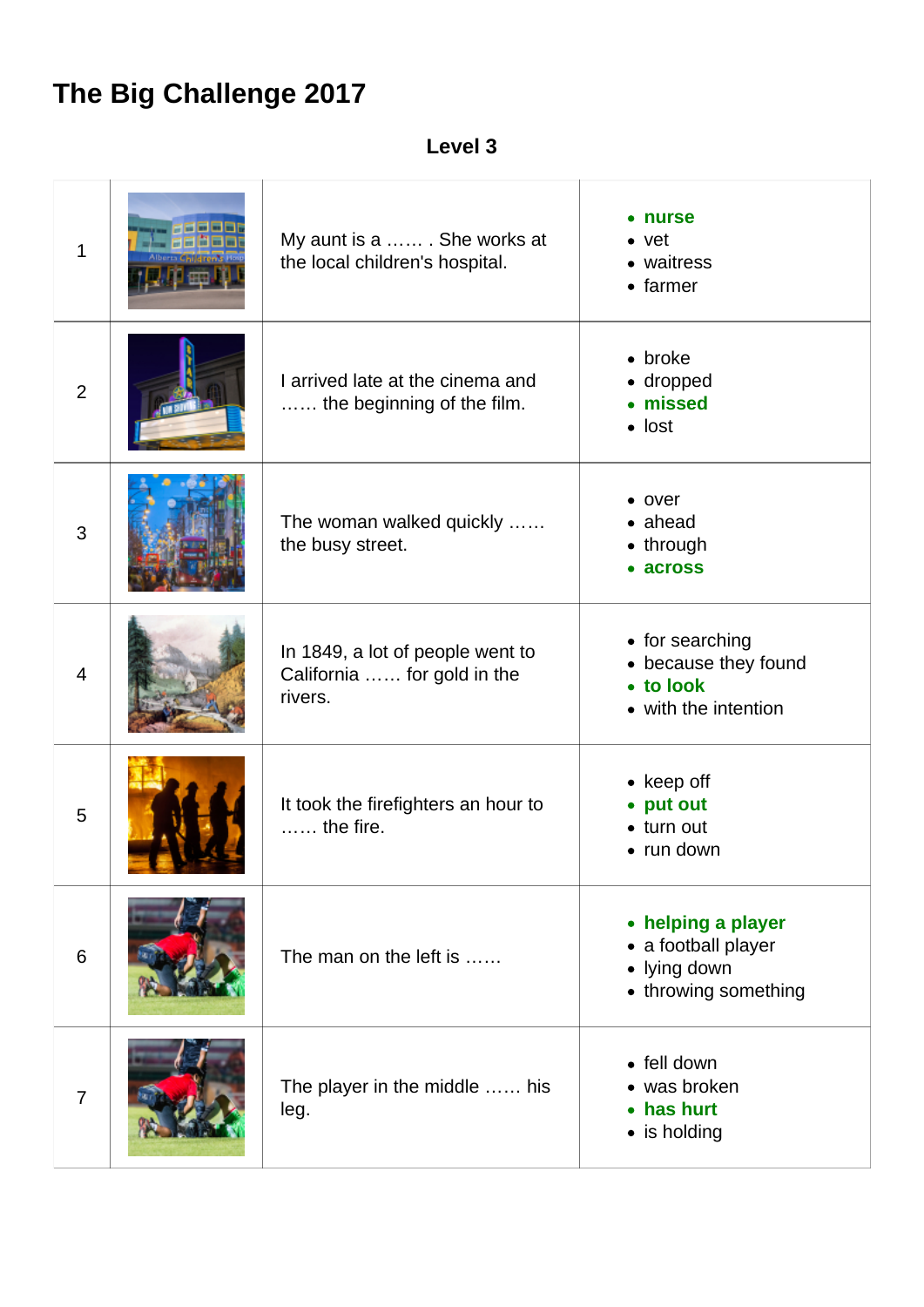| 8  |                                                                                                                                       | Which group of words can you<br>associate with the photo?      | • kneel, ground, injure<br>• donkey, shirt, shorts<br>• referee, flour, boots<br>• grass, match, fog                                                                                                   |
|----|---------------------------------------------------------------------------------------------------------------------------------------|----------------------------------------------------------------|--------------------------------------------------------------------------------------------------------------------------------------------------------------------------------------------------------|
| 9  | ter and the Cursed Chil<br>ndra mert forme tics tingvesl in<br>d the special effects                                                  | "Harry Potter and the Cursed<br>Child" is                      | $\bullet$ a new book<br>• the first Harry Potter<br>book<br>• a successful play<br>• a book about London                                                                                               |
| 10 |                                                                                                                                       | Harry Potter                                                   | • is now 19 years old<br>• has been married for 19<br>years<br>• got married 19 years ago<br>• is now 19 years older                                                                                   |
| 11 |                                                                                                                                       | What can you say about "Harry<br>Potter and the Cursed Child"? | • It's a story about Harry's<br>schooldays.<br>• It's about Harry's son,<br>who becomes a time<br>traveller.<br>• It doesn't have any<br>special effects.<br>• Most people don't like it<br>very much. |
| 12 | ry Potter and the Cursed Child<br>salves Finals, each home tex traved in<br>titing and the special offects are<br>2.587 and book now! | This web page was written by<br>.                              | • a family who saw the<br>show and loved it<br>• a bookseller<br>• a teenage Harry Potter<br>fan<br>• a company that sells<br>theatre tickets                                                          |
| 13 |                                                                                                                                       | Sarah sings really well. She's<br>a great voice.               | $\bullet$ got<br>$\bullet$ has<br>• having<br>• wants                                                                                                                                                  |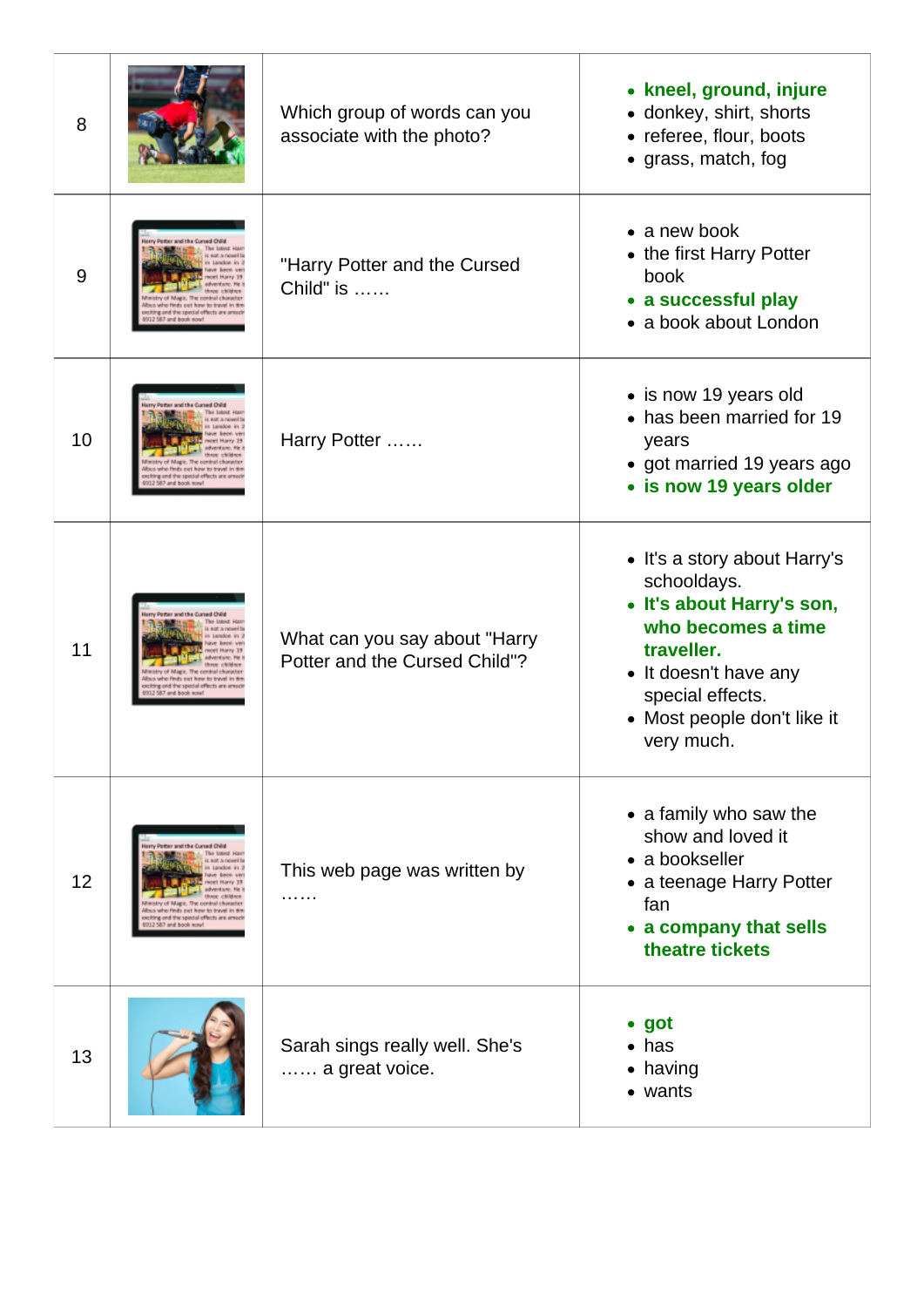| 14 |       | "How many people  in that<br>building?" "Hundreds!"                                   | • are they working<br>• do they work<br>• work<br>• works                                                         |
|----|-------|---------------------------------------------------------------------------------------|-------------------------------------------------------------------------------------------------------------------|
| 15 |       | Have you received my email? I<br>it yesterday morning.                                | • have sent<br>• will send<br>• was sending<br>• sent                                                             |
| 16 |       | My sister has been a vegetarian<br>years.                                             | • during many<br>• after lots of<br>• for two<br>• since some                                                     |
| 17 | НОТЕІ | I love staying in hotels. You<br>make your bed, clean your room<br>or do the cooking! | • haven't got<br>• can't need<br>• don't have to<br>$\bullet$ mustn't                                             |
| 18 |       | The teacher asked<br>understood the question.                                         | $\bullet$ that I<br>$\bullet$ if it was<br>$\bullet$ for I have<br>$\bullet$ me if I                              |
| 19 |       | Our Maths class was really<br>today. I fell asleep!                                   | • bored<br>• tired<br>• boring<br>$\bullet$ funny                                                                 |
| 20 |       | What can you say about the<br>weather in this photo?                                  | • It's cloudy and cold.<br>• It's a sunny winter's<br>day.<br>• It's snowing a lot.<br>• It's going to rain soon. |
| 21 |       | How do you say "youtube.com"?                                                         | • you tube point com<br>• you tube dot com<br>• you tube comma com<br>• you tube stop com                         |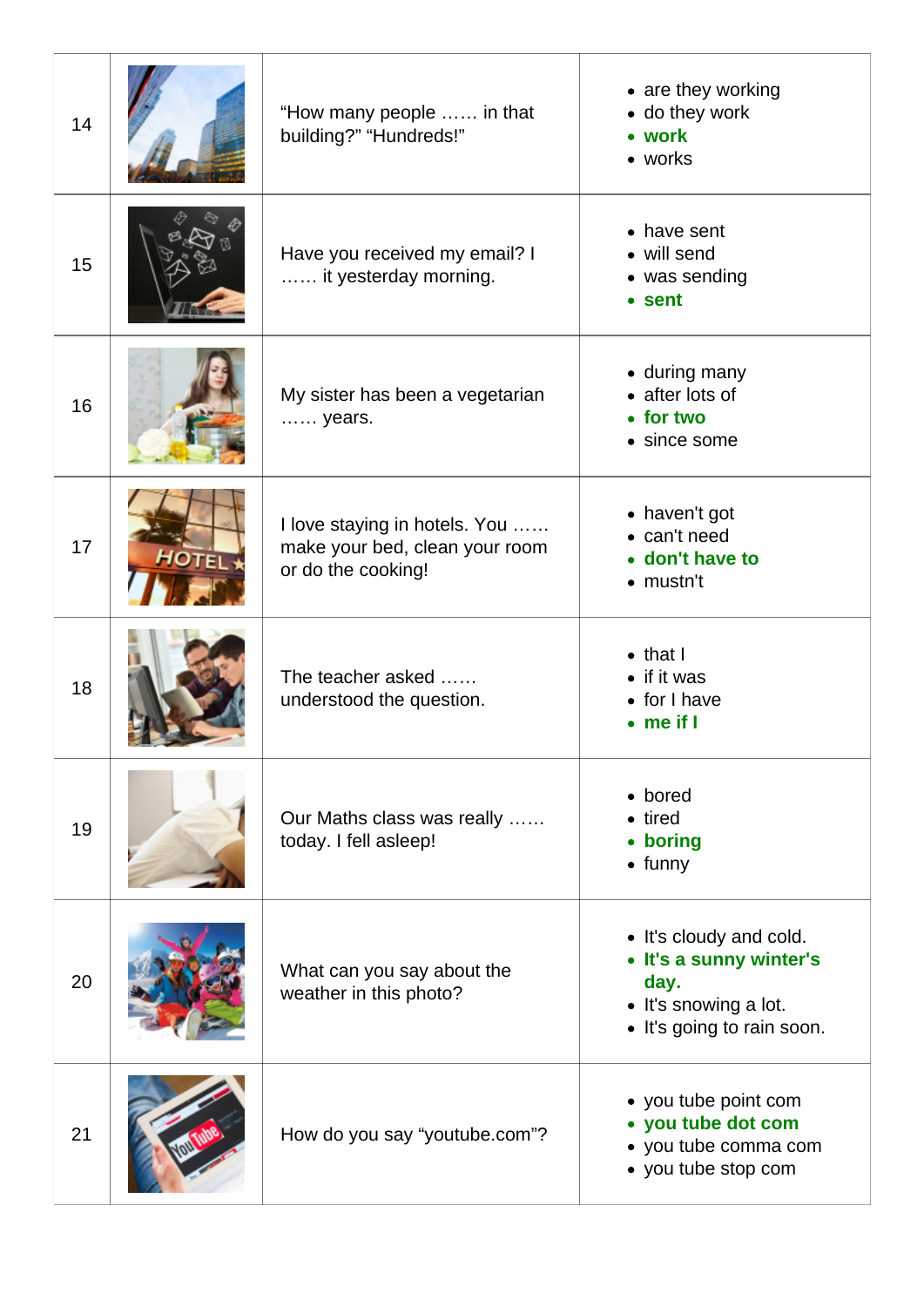| 22 |         | There are no buses today<br>because the bus drivers<br>strike. They want higher salaries.          | $\bullet$ are in the<br>$\bullet$ don't<br>• are all on<br>$\bullet$ are making a  |
|----|---------|----------------------------------------------------------------------------------------------------|------------------------------------------------------------------------------------|
| 23 | [AUDIO] | Listen. What does this word<br>rhyme with?                                                         | • wait<br>$\bullet$ feet<br>• fight<br>$\bullet$ side                              |
| 24 | [AUDIO] | Listen to the sentence. Which one<br>of these words can you hear?                                  | • whose<br>$\bullet$ these<br>$\bullet$ his<br>$\bullet$ no                        |
| 25 | [AUDIO] | Listen. Which of the following<br>words does not contain the vowel<br>sound of the words you hear? | • threaten<br>• receive<br>$\bullet$ defeat<br>• complete                          |
| 26 |         | [AUDIO]                                                                                            | • New York<br>• Los Angeles<br>• Washington, DC<br>• Boston                        |
| 27 |         | [AUDIO]                                                                                            | • Dover Castle<br>• Stonehenge<br>• Belfast<br>• Loch Ness                         |
| 28 |         | [AUDIO]                                                                                            | • Senior school.<br>• Finishing school.<br>· Junior school.<br>• Secondary school. |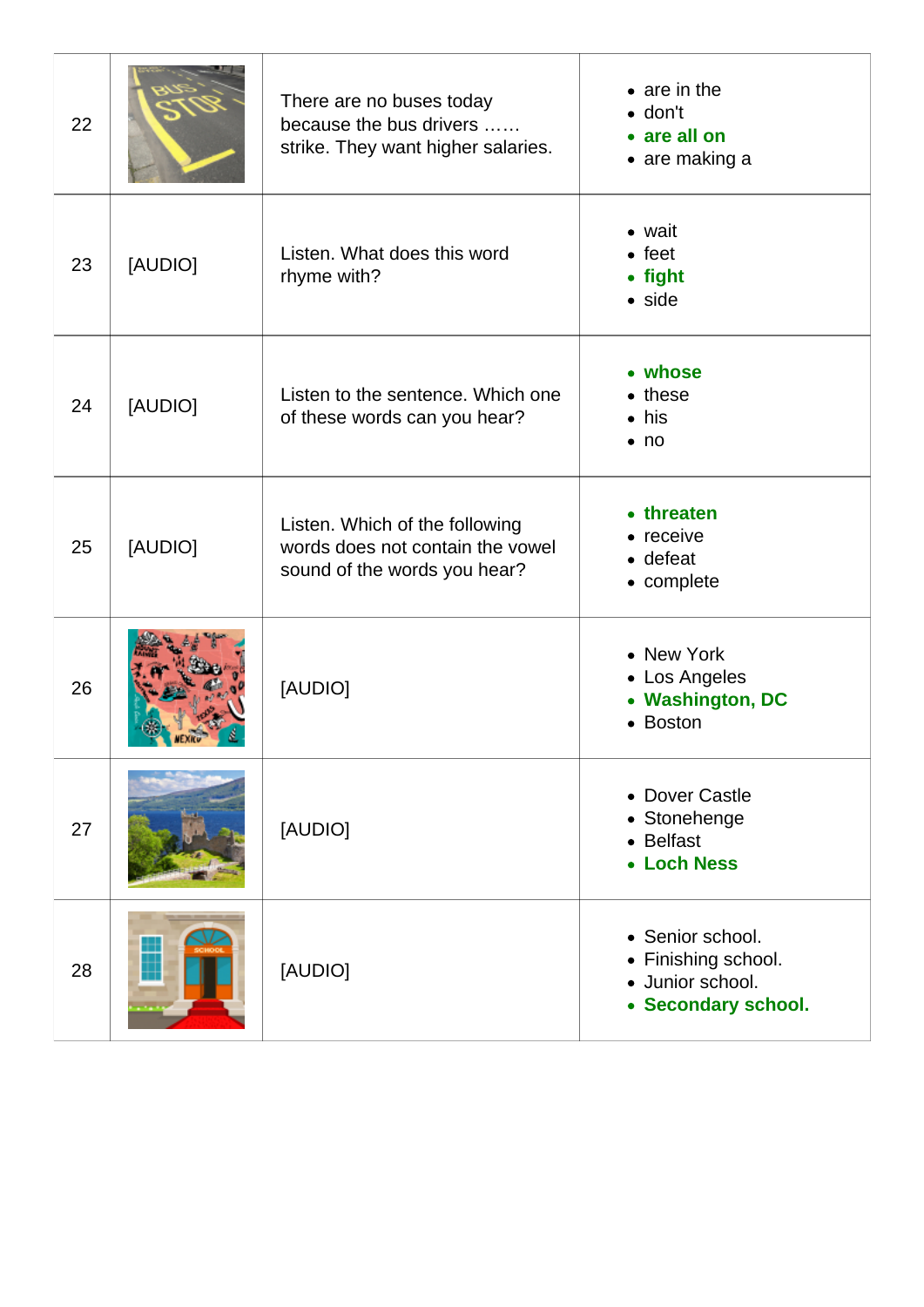| 29 |         | [AUDIO]                                                             | • Apollo 11 landed on<br>the moon.<br>• President Kennedy was<br>assassinated.<br>• Elizabeth II became<br>queen of England.<br>• The first computer was<br>invented. |
|----|---------|---------------------------------------------------------------------|-----------------------------------------------------------------------------------------------------------------------------------------------------------------------|
| 30 | [AUDIO] | Listen. What can you say to<br>Peter?                               | • Excuse me?<br>• What else?<br>• Never mind.<br>• Faster, please.                                                                                                    |
| 31 | [AUDIO] | Listen. What can Rob say to his<br>best friend?                     | • Have a nice time!<br>• What a pity!<br>• You're welcome.<br>• I don't feel very well.                                                                               |
| 32 |         | [AUDIO]                                                             | • You're welcome.<br>• I'd love some, please.<br>$\bullet$   don't mind.<br>• Give them to me.                                                                        |
| 33 | [AUDIO] | Listen. Someone asks you,<br>"How's Caroline?" What can you<br>say? | • She's disappointed.<br>• She's a bit silly.<br>• She's really careless.<br>• She's very upset.                                                                      |
| 34 |         | [AUDIO]                                                             | • You poor thing.<br>• You shouldn't be so<br>greedy.<br>• You didn't have enough<br>to eat.<br>• It isn't fair.                                                      |
| 35 | [AUDIO] | Listen. What can the boy say<br>now?                                | $\bullet$ I'm John.<br>• I've made a mistake.<br>• You've got the wrong<br>number.<br>• Sorry, your number's<br>wrong.                                                |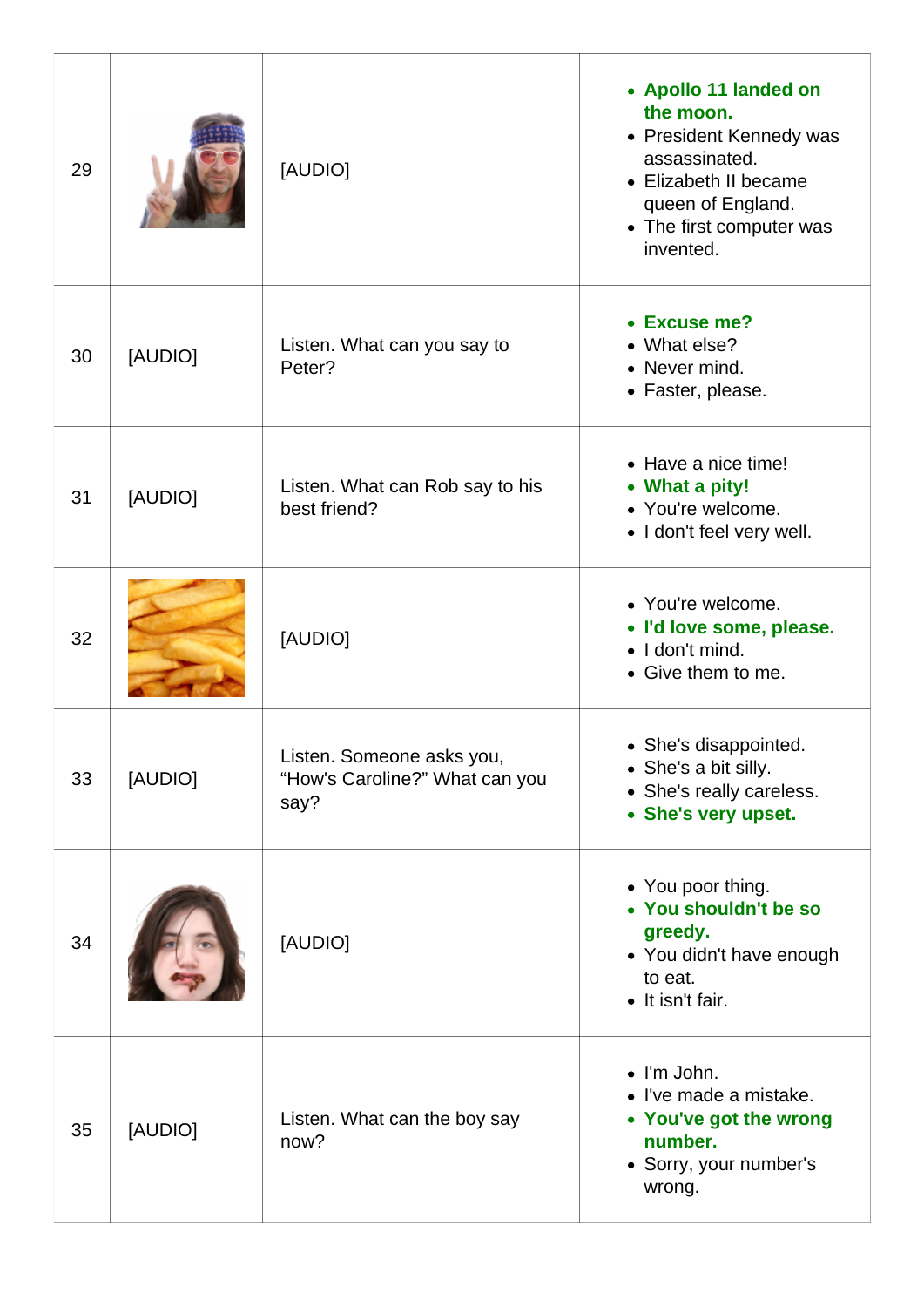| 36 | [AUDIO] | Listen. Where are they?                                                                     | • In the man's house.<br>• In an office building.<br>$\bullet$ In a school.<br>• In a department store.                                                                                                                                                                                         |
|----|---------|---------------------------------------------------------------------------------------------|-------------------------------------------------------------------------------------------------------------------------------------------------------------------------------------------------------------------------------------------------------------------------------------------------|
| 37 | [AUDIO] | Listen. What are Sally and her<br>father doing?                                             | • Travelling on a bus.<br>• Crossing the street.<br>• Driving in a car.<br>• Playing tennis.                                                                                                                                                                                                    |
| 38 | [AUDIO] | Listen to the conversation. What<br>does the sign probably say?                             | • No service<br>• No exit<br>• Out of order<br>• Broken down                                                                                                                                                                                                                                    |
| 39 | [AUDIO] | Listen. What's the problem?                                                                 | • The woman has<br>forgotten to bring her<br>swimsuit to the<br>swimming pool.<br>• The man can't find a<br>jacket that is the right<br>size.<br>• The man wants tickets<br>for a concert but there<br>aren't any left.<br>• The woman is buying a<br>newspaper and has<br>only got a £50 note. |
| 40 | [AUDIO] | Listen to the conversation at the<br>airport. It's ten to seven. Which<br>sentence is true? | • The flight from Paris<br>landed ages ago.<br>• The man wants to know<br>about a flight to Paris.<br>• The flight from Paris was<br>late.<br>• The flight from Paris<br>has just landed.                                                                                                       |
| 41 | [AUDIO] | Listen and complete the "family"<br>of words.                                               | • burst<br>$\bullet$ flash<br>• roast<br>• chase                                                                                                                                                                                                                                                |